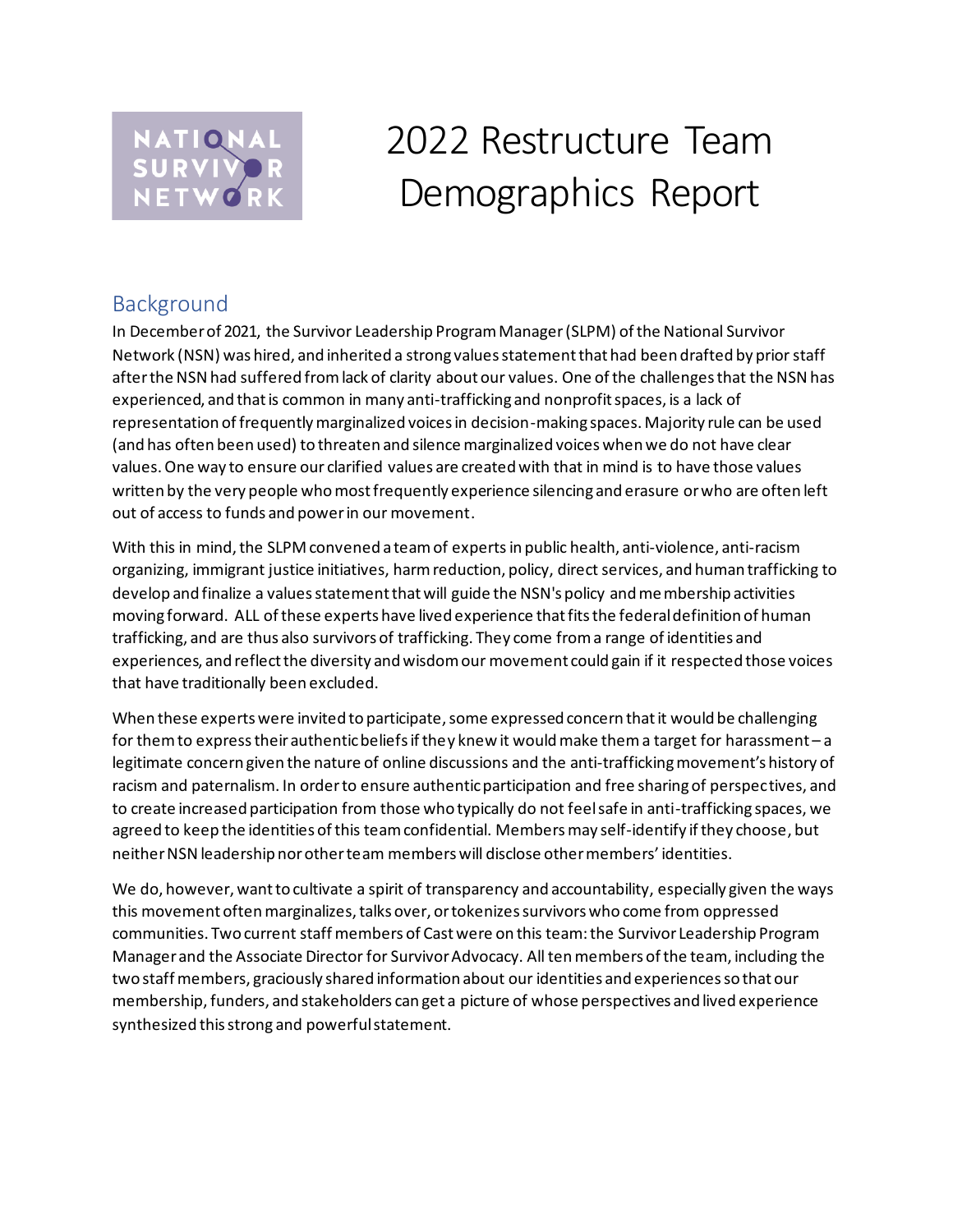## Team Demographics

Age range (check one): 10 responses



Half of our restructure team is between the ages of 27-35. The remaining were split roughly equally between 18-26 and 36-49.

Three (30%) identified as female, two (20%) as male, one (10%) self-described as transmasculine, and four (40%) as nonbinary or agender.

80% identified as have an identity on the 2SLGBTQIA+ spectrum, and 40%

identified as transgender.

Only two (20%) members of the team identified as non-Hispanic white. Four (40%) identified as Black/African American, two (20%) as American/Alaska Native, two (20%) as Asian, and three (30%, which includes the two non-Hispanic white team members above) identified themselves as white. Three (30%) selected Hispanic. Members were able to choose more than one racial identification, although only one did. One team member responded that while they have Afro-Indigenous ancestry they are typically not perceived as Black, do not experience anti-Blackness in the same ways as others in the US, and thus did not check that box. Three (30%) indicated that they are immigrants and/or were trafficked as a non-citizen.

● 18-26 27-35  $36-49$  $• 50+$ 

## Team Trafficking Experiences



Eight (80%) of our team members were trafficked as adolescents. Four (40%) were trafficked as adults and three (30%) were trafficked as children before the age of 13, which means many have experienced trafficking repeatedly at different points in their lives. For our definition of trafficking, we used the federal definition, which means force, fraud, or coercion was present, or that they were a minor in the sex trades.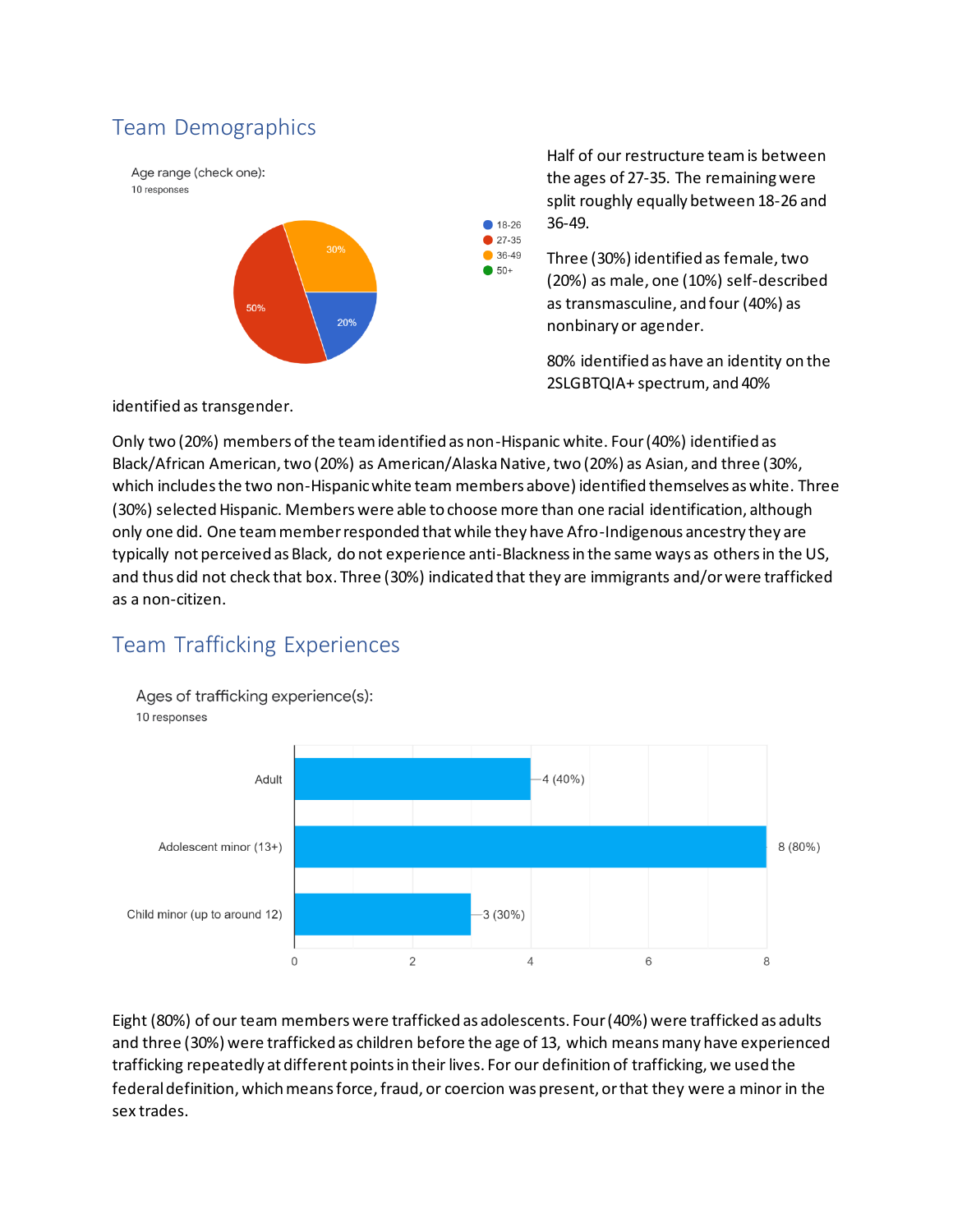#### Type of trafficking

10 responses



The majority of our team members have experience of minor trafficking in the sex trades or commercial sexual exploitation of children (70%), and four (40%) were trafficked as adults in the sex trades. Four (40%) experienced trafficking in other forms of labor as minors, three of whom were in other criminalized economies. Three (30%) were trafficked as adults, all three in criminalized economies other than the sex trades. Out of the ten members, five (50%) indicated labor trafficking experiences, and nine (90%) had experienced sex trafficking. Four(40%) had experienced both sex and labor trafficking, but our survey did not inquire about whether these experiences were simultaneous or whether they'd been experienced at different points in their lives. Only one (10%) of our team members had experie nced labor trafficking in a legal economy; this is the only area in which we would like to improve in future leadership working groups' representation.

Team members were able to check multiple options for their relationship with their traffickers. Friend was most common with six responses, followed by Family with four, and Romantic partner with three. Employer and Stranger came in least common, with two responses each. All of the respondents who had been trafficked in the sex trades indicated that they had also engaged in commercial sex consensually as adults at some point in their lives.

Relationship with trafficker(s): Employer or related. Romantic partner Family Stranger Friend/acquaintance

Three (30%) indicated that they were currently the primary caregiver for both children and adults, and two (20%) indicated being primary caregivers for children only. Half are not currently primary caregivers.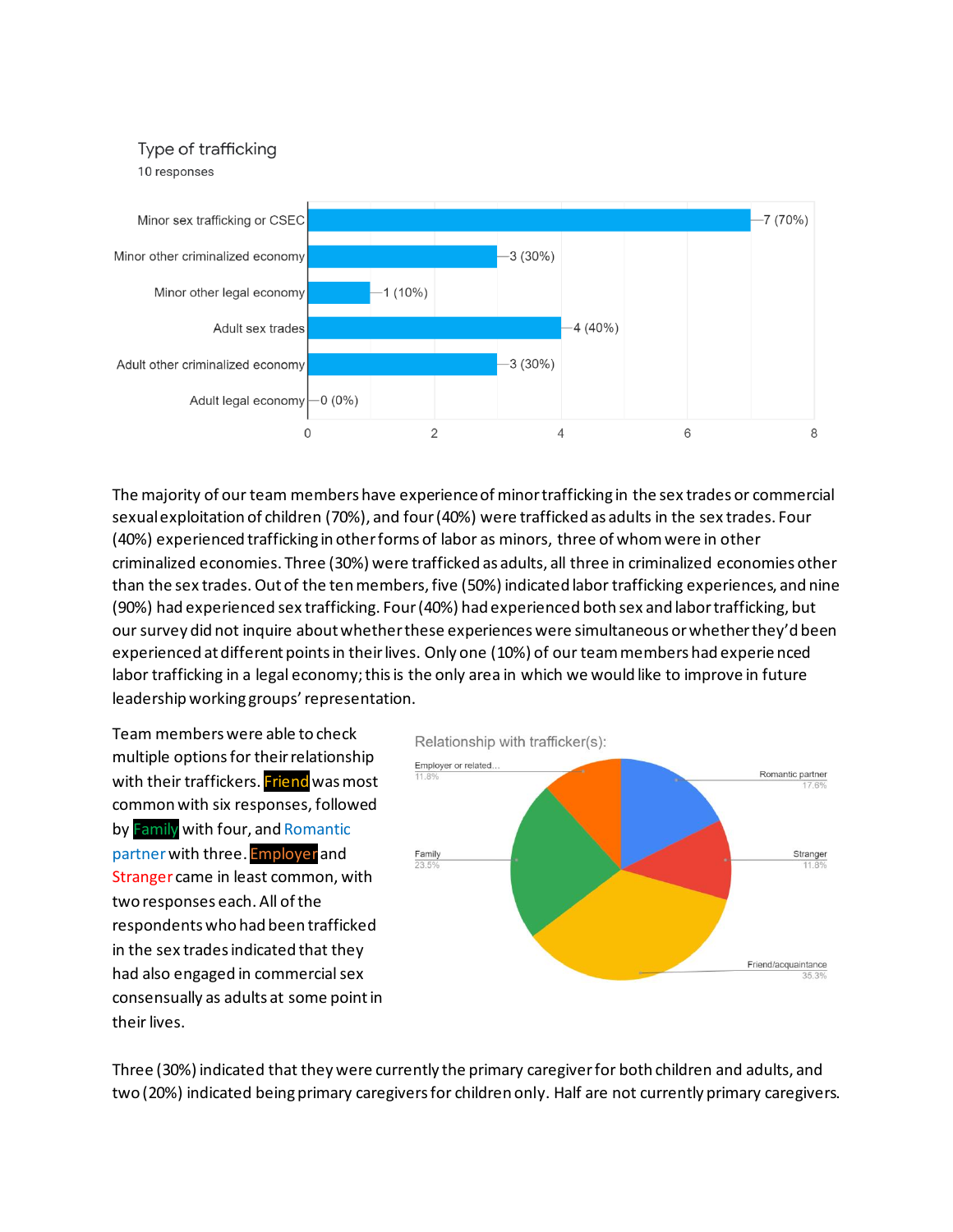## Team Experiences with Systems

Unsurprisingly, team members had diverse experiences with systems-involvement. Six (60%) indicated having been involved with Child Protective Services – one only as a parent, one both as a parent and as a minor, and four only as minors. One of our team members indicated that they have been involved in child custody court due to sex work, and three indicated that they'd been in child custody court due to their trafficking. While three (30%) had never been involved in either juvenile justice or criminal legal systems, seven (70%) had: three (30%) as minors, two (20%) as adults, and two (20%) both as minors and adults.



Have you or your children ever been involved in child protective services?

Have you or your children ever been involved in child custody court due to your trafficking or sex work?

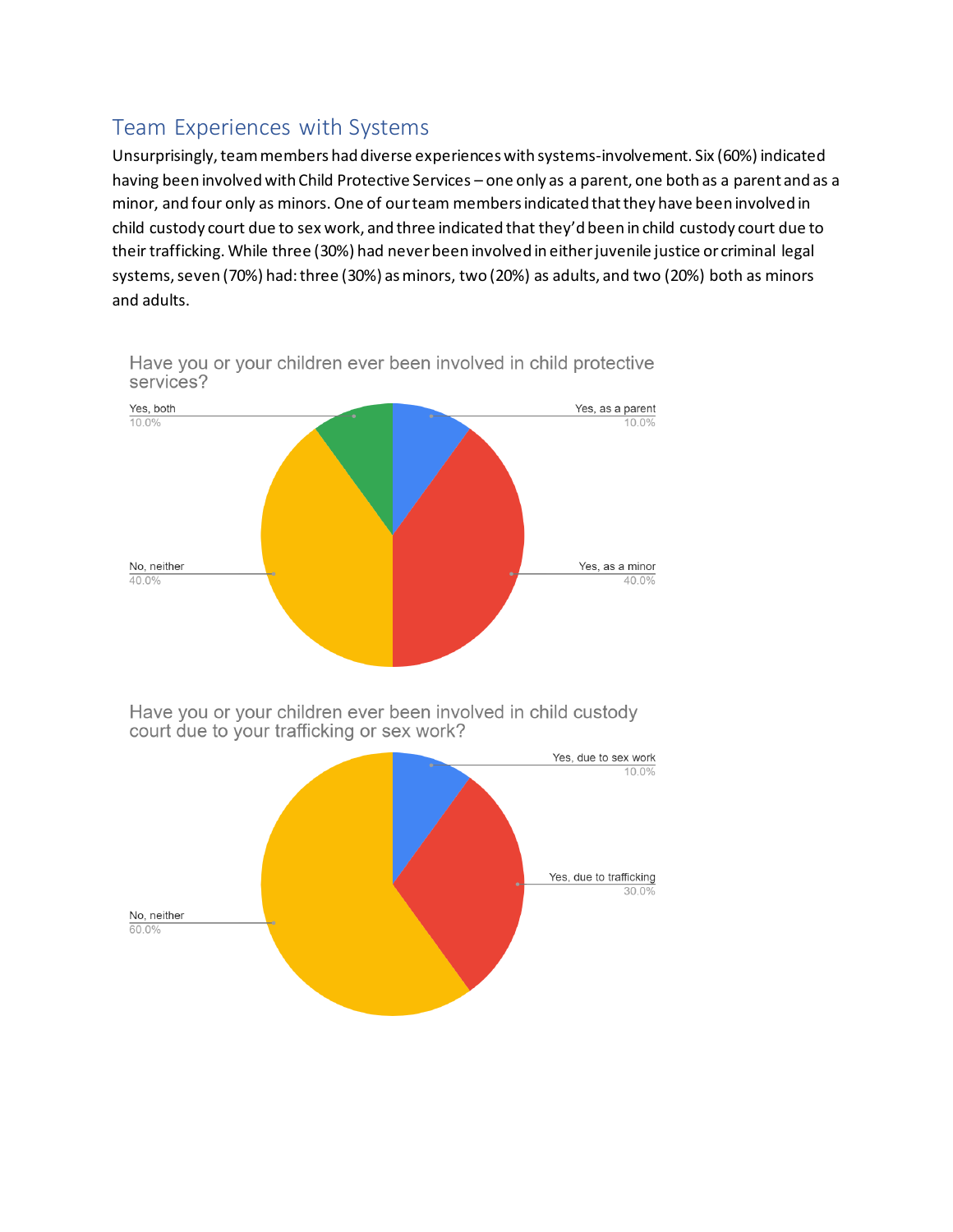



## Other Team Demographics and Experiences

Nine (90%) of our team members experience chronic illness or have a physical disability, and eight (80%) reported mental health challenges/diagnosis or complex trauma (these were the same eight for both). Six (60%) identified as autistic, having ADD/ADHD, or otherwise being neurodivergent, and one (10%) indicated experiencing or being in recovery from a substance use disorder. Here we note that these demographic characteristics were developed collaboratively with the team, and we did have a thoughtful conversation about the way language used to describe someone's self-described struggle with substance use can be used in stigmatizing ways by others, and it could be that the demographic identification on this one data point is skewed due to lack of consensus on how to frame the spectrum of ways people use alcohol and/or other drugs.



Do you identify as having any of the below experiences? 9 responses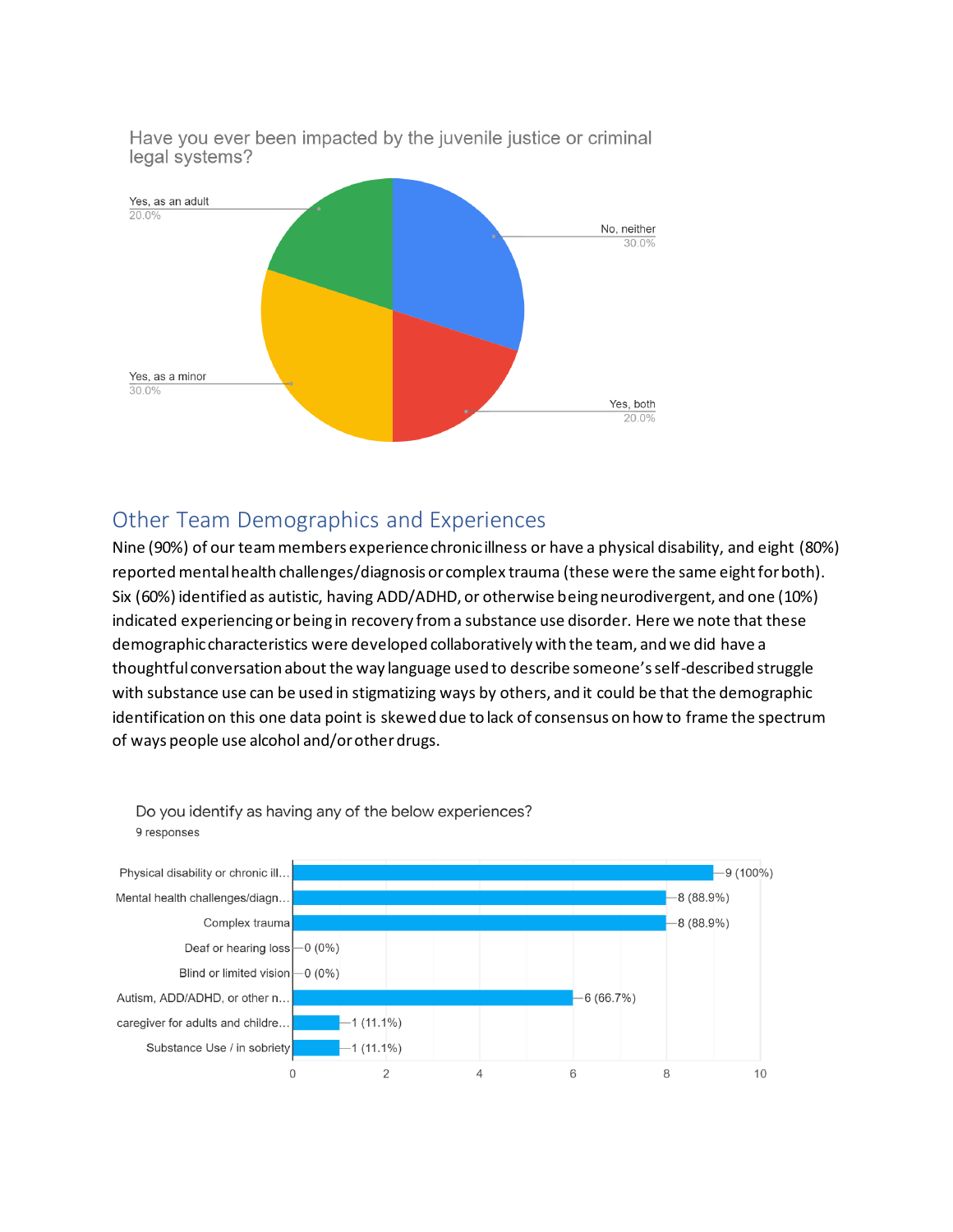Four (40%) of our team do or have worked for government agencies, nine (90%) for nonprofit organizations, and eight (80%) in grassroots anti-oppression organizing spaces.

When asked if there was anything else they wanted to share about their identities or experiences, some of the commentsincluded the following themes, which have been synthesized since multiple responses noted some of these experiences. These are notin an orderrepresentative of frequency/percentage experienced, but de-identified themesin random orderthat appear at least once.

- Being a child bride.
- Having engaged in survival sex.
- Being swept up in the foster-to-trafficking pipeline, or being trafficked through domestic servitude or CSEC while in foster care.
- Having extensive professional experience in other victim advocacy fields.
- Early childhood familial trafficking.
- Having sex trafficking and sex work experiences in a variety of settings, including in massage parlors, brothels, escort services, and street-based commercial sex.
- Experiencing forced recruiting and forced criminality.
- Living in the US while undocumented.
- Experiencing homelessness.
- Experiencing identity-based hate crimes.
- Experiencing domestic violence, child sexual abuse, sexual assault, and other forms of violence.
- Multiple lifetime instances of being robbed or raped by law enforcement.
- Involuntary psychiatric holds while struggling with trauma.
- Having been held in solitary confinement for long periods (up to four months, in one instance).
- Having experienced anti-2SLGBTQIA+ "conversion therapy."
- Having their exploiters' children.
- Barriers to educational and employment opportunity due to language barriers.
- Experiencing multiple forms of literal torture.
- Experiencing CSEC while a toddler.

# Reflections

This is not a "privileged" group of experts with lived experience. They are not "out of touch" with the needs of the most marginalized communities in our society. Each person on this team has fought for access to rooms where their lives (and the lives of people like them) are being decided, as well as for every success they've ever had. And each of them is beautiful, powerful, and brilliant. They reflect the wisdom the anti-trafficking movement *could choose* to tap into by committing to inclusivity, and yet they are not often invited to anti-trafficking tables. For at least two of our members, this was their first time being welcomed to any kind of movement leadership in the anti-trafficking movement (even though they are survivors and leaders in related movements), and our first meeting was met with tears from some due to powerful feelings of pastinvalidation and exclusion and repeated instances of violence they had previously experienced from the anti-trafficking movement. Members expressed